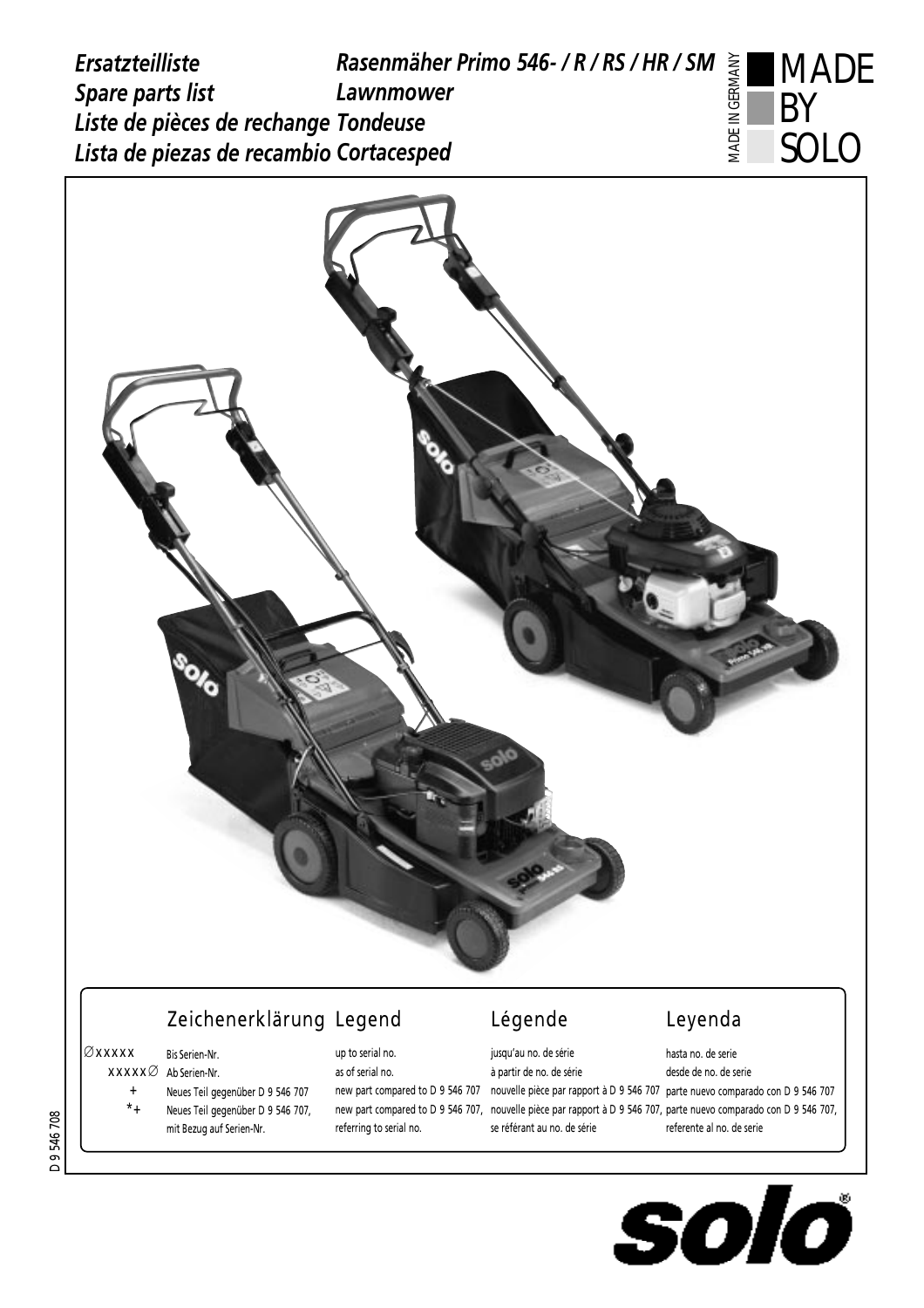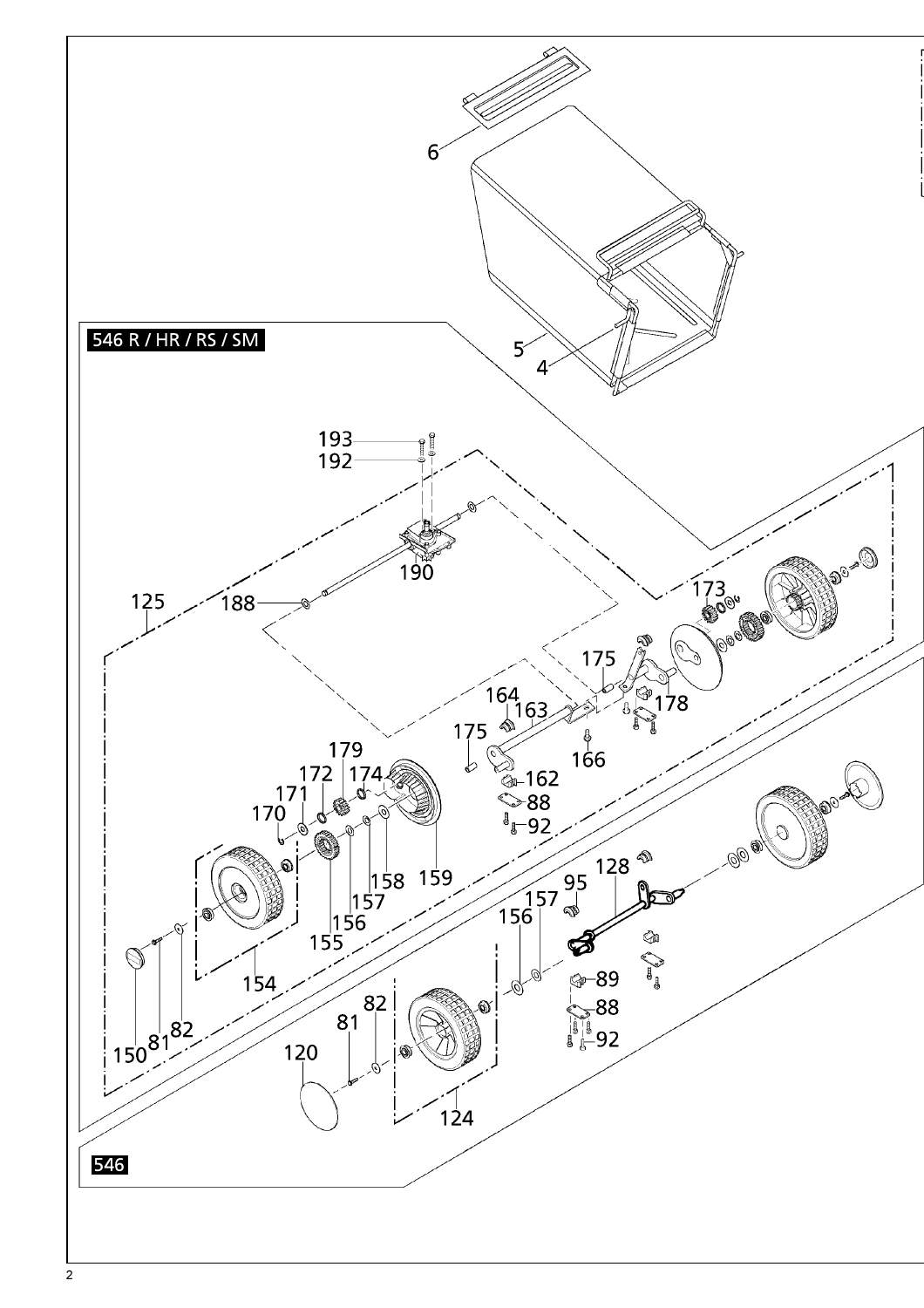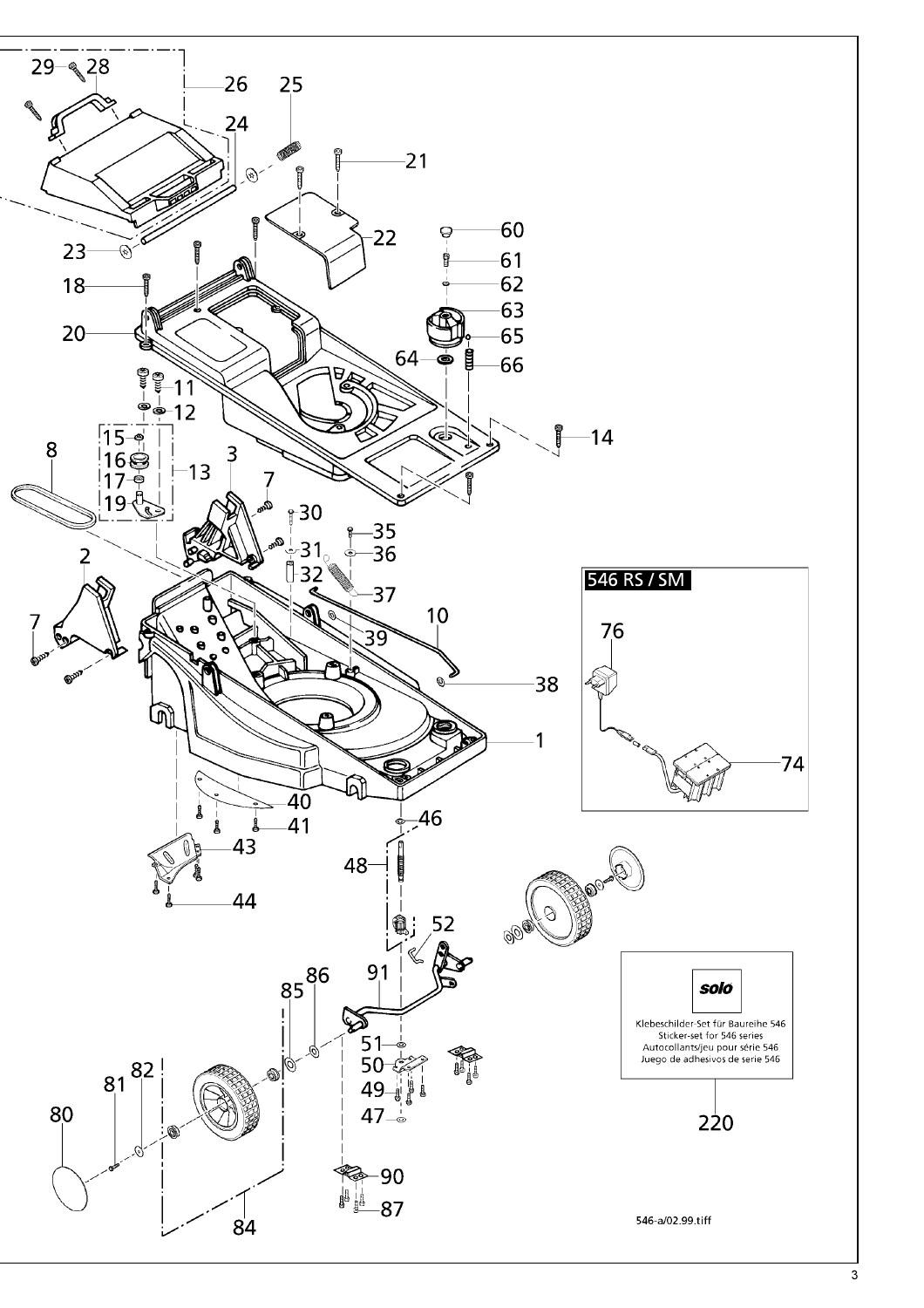| Bild-Nr.             | Bestell-Nr.              | Modell          | Menge               |                                                              |                                |                                     |                                    |  |
|----------------------|--------------------------|-----------------|---------------------|--------------------------------------------------------------|--------------------------------|-------------------------------------|------------------------------------|--|
| Pos.-No.<br>Pos.-No. | Order-No.<br>No. de Cde. | Type<br>Modéle  | Quantity<br>Nombres | Gehäuse/                                                     | Housing/                       | Carter/                             | Carter/                            |  |
| Pos.-No.             | Ref.-Nr.                 | Modelo          | Cantidad            | Fahrantrieb                                                  | Drive gear                     | Entraînement                        | Mando                              |  |
|                      | 20 00 401                | 546/R           | $\mathbf{1}$        | B & S Motor 190 ccm                                          | B & S engine                   | moteur B & S                        | motor B & S                        |  |
| ٠                    | 20 00 496                | HR              | 1                   | HONDA Motor GCV, 135 ccm                                     | HONDA engine                   | moteur HONDA                        | motor HONDA                        |  |
| ٠                    | 20 00 492                | HR<br><b>RS</b> | 1<br>1              | HONDA Motor GXV, 140 ccm                                     | HONDA engine                   | moteur HONDA                        | motor HONDA                        |  |
| ٠<br>×,              | 20 00 425<br>20 00 494   | <b>SM</b>       | 1                   | B & S Motor 190 ccm<br>B & S Motor 190 ccm                   | B & S engine<br>B & S engine   | moteur B & S<br>moteur B & S        | motor B & S<br>motor B & S         |  |
|                      | 00 80 487                |                 | 1                   | Kombischlüssel SW 21                                         | combi wrench                   | clef à bougie                       | <b>llave</b>                       |  |
| 1                    | 51 00 170                |                 | 1                   | Rasenmähergehäuse                                            | mower deck                     | carter principal                    | carter cortacesped                 |  |
| 2                    | 50 74 901                |                 | 1                   | Holmhalter, rechts                                           | handle support, right          | support guidon, droit               | soporte                            |  |
| 3                    | 50 74 900                |                 | 1                   | Holmhalter, links                                            | handle support, left           | support guidon, gauche              | soporte                            |  |
| 4<br>5               | 53 00 665<br>59 00 805   |                 | 1<br>1              | Rahmen<br>Grasfangsack                                       | frame<br>grass catcher bag     | châssis<br>sac de ramassage         | bastidor<br>colector de hierba     |  |
| 6                    | 59 00 774                |                 | 1                   | Abdeckung                                                    | cover                          | couverture                          | cubierta                           |  |
| 7                    | 00 18 372                |                 | 4                   | Linsenschraube 6x35                                          | screw                          | vis                                 | tornillo                           |  |
| 8                    | 00 57 201                |                 | 1                   | Keilriemen 8x5x750                                           | v-belt                         | courroie de transmis                | correa                             |  |
| 10                   | 50 36 384                |                 | 1                   | Verbindungsstange 1                                          | connecting rod                 | tige de raccordement                | barra                              |  |
| 11<br>12             | 00 10 415<br>00 30 102   |                 | 2<br>$\mathsf 2$    | Zylinderschraube 5,5x25 DIN 7971 C<br>Scheibe 5,3 DIN 9021 A | screw<br>washer                | vis<br>rondelle                     | tornillo<br>arandela               |  |
| 13                   | 53 00 530                |                 | $\mathbf{1}$        | Riemenspanner, kompl.                                        | tensioner, compl.              | tendeur, compl.                     | fijador, compl.                    |  |
| 14                   | 00 18 258                |                 | 2                   | Linsenschraube 5x18                                          | screw                          | vis                                 | tornillo                           |  |
| 15                   | 00 55 102                |                 | 1                   | Sicherungsring 10x1 DIN 471                                  | circlip                        | circlip                             | anillo de seguridad                |  |
| 16                   | 53 00 585                |                 | 1                   | Spannrolle                                                   | tension pulley                 | poulie de tension                   | rodillo tensora                    |  |
| 17<br>18             | 00 33 245<br>00 18 275   |                 | 1<br>3              | Distanzring 10,4x14x7<br>Linsenschraube 5x30                 | spacer<br>screw                | entretoise<br>vis                   | pieza distanciadora<br>tornillo    |  |
| 19                   | 53 00 518                |                 | 1                   | Spannhebel                                                   | tension lever                  | levier                              | palanca de tension                 |  |
| 20                   | 50 73 510                |                 | 1                   | Haube                                                        | cover                          | capot                               | cubierta                           |  |
| 21                   | 00 18 258                |                 | 2                   | Linsenschraube 5x18                                          | screw                          | vis                                 | tornillo                           |  |
| 22                   | 50 73 509                |                 | 1                   | Deckel                                                       | cover                          | couvercle                           | tapa                               |  |
| 23<br>24             | 00 55 244                |                 | $\overline{2}$      | Sicherungsscheibe 8 DIN 581                                  | washer                         | arretage                            | disco                              |  |
| 25                   | 50 31 266<br>00 73 299   |                 | 1<br>1              | Achse 8x337<br>Drehfeder 3x12                                | axle<br>spring                 | axe<br>ressort                      | eje<br>resorte                     |  |
| 26                   | 53 00 552                |                 | 1                   | Schutzklappe, rot                                            | protective flap, red           | capot protection, rouge             | mariposa, rojo                     |  |
| 28                   | 50 74 562                |                 | 1                   | Griff, schwarz                                               | handle, black                  | poignée, noir                       | palanca, negro                     |  |
| 29                   | 00 18 258                |                 | 2                   | Linsenschraube 5x18                                          | screw                          | vis                                 | tornillo                           |  |
| 30                   | 00 18 282                |                 | 1                   | Linsenschraube 5x45                                          | screw                          | vis                                 | tornillo                           |  |
| 31<br>32             | 00 30 102<br>50 35 247   |                 | 1<br>1              | Schreibe 5,3 DIN 9021 A<br>Distanzrohr 12x2x30               | washer<br>spacer tube          | rondelle<br>tube                    | arandela<br>tubo                   |  |
| 35                   | 00 18 274                |                 | 1                   | Linsenschraube 5x16                                          | screw                          | vis                                 | tornillo                           |  |
| 36                   | 00 31 435                |                 | 1                   | Scheibe 5,3x20x2                                             | washer                         | rondelle                            | arandela                           |  |
| 37                   | 00 71 214                |                 | 1                   | Zugfeder 2x12x115                                            | tension spring                 | ressort de traction                 | resorte de tension                 |  |
| 38                   | 00 55 257                |                 | 1                   | Sicherungsscheibe 6x0,2 DIN 6760                             | safety washer                  | goupille ressort                    | arandela de seguridad              |  |
| 39<br>40             | 00 30 100<br>50 42 735   |                 | 1                   | Scheibe 6,4 DIN 125 B<br>Abdeckblech                         | washer<br>cover plate          | rondelle<br>tôle                    | arandela<br>chapa                  |  |
| 41                   | 00 18 258                |                 | 3                   | Linsenschraube 5x18                                          | screw                          | vis                                 | tornillo                           |  |
| 43                   | 50 43 362                |                 | 1                   | Grasführungsblech                                            | guide plate                    | tôle guidage                        | chapa guia                         |  |
| 44                   | 00 18 258                |                 | 4                   | Linsenschraube 5x18                                          | screw                          | vis                                 | tornillo                           |  |
| 46                   | 00 31 497                |                 | 1                   | Anlaufscheibe 10,2x30x1,5                                    | washer                         | rondelle                            | arandela                           |  |
| 47<br>48             | 00 31 227<br>58 00 271   |                 | 1<br>1              | Scheibe 10x16x1,2 DIN 988<br>Gewindespindel T14x2            | washer<br>spindle threaded     | rondelle<br>vis sans fin            | arandela<br>husillo roscado        |  |
| 49                   | 00 18 258                |                 | 4                   | Linsenschraube 5x18                                          | screw                          | vis                                 | tornillo                           |  |
| 50                   | 50 43 356                |                 | 1                   | Führungsblech                                                | guide plate                    | tôle guidage                        | chapa quia                         |  |
| 51                   | 00 55 154                |                 | 1                   | Sicherungsscheibe 7 DIN 6799                                 | safety washer                  | rondelle                            | disco de seguridad                 |  |
| 52                   | 50 36 376                |                 | 1                   | Verbindungsstange                                            | connecting rod                 | tige de raccordement                | barra                              |  |
| 60<br>61             | 50 74 375<br>00 18 346   |                 | 1<br>1              | Verschlußstopfen M16x1,5<br>Zylinderschraube M6x16           | plug<br>screw                  | chapeau<br>vis                      | tapon<br>tornillo                  |  |
| 62                   | 00 30 100                |                 | 1                   | Scheibe 6,4 DIN 125 B                                        | washer                         | rondelle                            | arandela                           |  |
| 63                   | 50 74 374                |                 | 1                   | Verstellknopf                                                | adjustment knob                | bouton de réglage                   | boton regulador                    |  |
| 64                   | 00 31 537                |                 | 1                   | Scheibe 12,2x26x1                                            | washer                         | rondelle                            | arandela                           |  |
| 65                   | 00 52 116                |                 | 1                   | Kugel Ø 8 mm                                                 | ball                           | bille                               | bola                               |  |
| 66<br>74             | 00 70 208<br>00 84 572   | RS/SM           | 1<br>1              | Druckfeder 1x6,5x18<br>Batterie 12V                          | pressure spring<br>battery 12V | ressort de pression<br>batterie 12V | resorte<br>bateria 12V             |  |
| 76                   | 79 00 297                | RS/SM           | $\mathbf{1}$        | Ladegerät                                                    | battery charger                | charge batterie                     | cargador                           |  |
| 80                   | 50 74 101                |                 | $\mathbf 2$         | Radkappe, Ø 85 mm, rot                                       | wheel cover, red               | chapeau de roue, rouge              | tapa de rueda, rojo                |  |
| 81                   | 00 18 193                |                 | 4                   | Sechskantschraube M5x12                                      | screw                          | vis                                 | tornillo                           |  |
| 82                   | 00 31 540                |                 | 4                   | Druckscheibe 5,5x27x1                                        | pressure washer                | rondelle de pression                | arandela de presion                |  |
| 84<br>85             | 53 00 638<br>00 31 210   |                 | 2<br>$\mathbf 2$    | Rad Ø 150 mm<br>Scheibe 12x18x1,2 DIN 988                    | wheel<br>washer                | roue<br>rondelle                    | rueda<br>arandela                  |  |
| 86                   | 00 72 155                |                 | 2                   | Tellerfeder 12,5x25x0,7 DIN 2093                             | spring                         | ressort plat                        | resorte de disco                   |  |
| 87                   | 00 18 258                |                 | 8                   | Linsenschraube 5x18                                          | screw                          | vis                                 | tornillo                           |  |
| 88                   | 50 42 703                |                 | $\mathbf 2$         | Achsabdeckung 1                                              | axle cover                     | couvercle d'axe                     | cubierta del eje                   |  |
| 89<br>90             | 50 74 152                | 546<br>546      | 2<br>$\overline{2}$ | Lagerschale 10,2                                             | bearing cup                    | coussinet inferieur                 | cojinete bajo                      |  |
| 90                   | 50 45 666<br>50 45 679   | R/RS/HR/SM      | 2                   | Achsabdeckung 2<br>Achsabdeckung 3                           | axle cover<br>axle cover       | chapeau axe<br>chapeau axe          | cubierta de eje<br>cubierta de eje |  |
| 91                   | 53 00 534                |                 | 1                   | Vorderradlagerung                                            | front wheel bearing            | palier roue av                      | apoyo                              |  |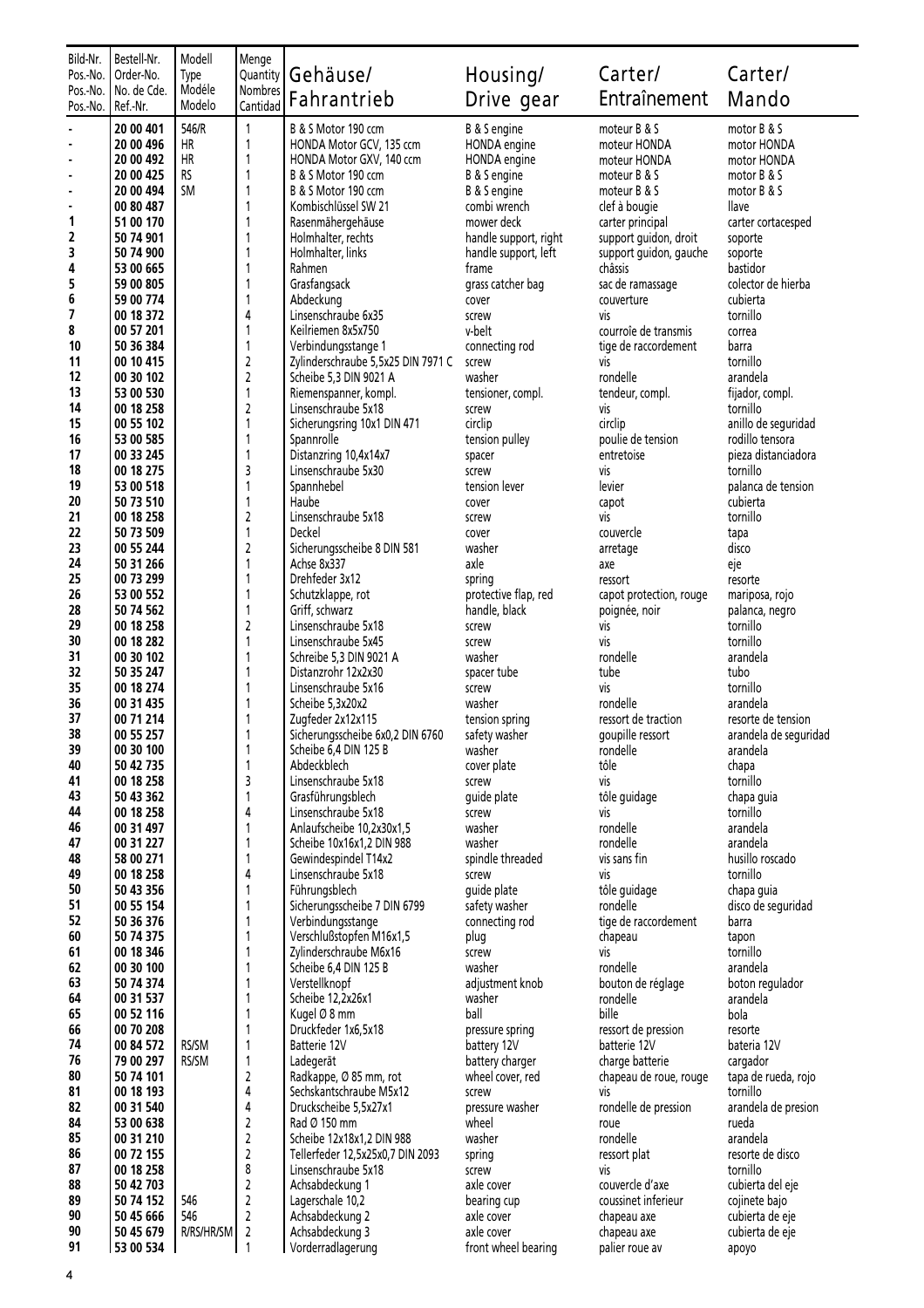| Bild-Nr.<br>Pos.-No.<br>Pos.-No.<br>Pos.-No.                                                                                                               | Bestell-Nr.<br>Order-No.<br>No. de Cde.<br>Ref.-Nr.                                                                                                                                                                                                                                                     | Modell<br>Type<br>Modéle<br>Modelo                                                                                                                                                                                                                                     | Menge<br>Quantity<br><b>Nombres</b><br>Cantidad                                                                                                                                                                                                                                    | Gehäuse/<br>Fahrantrieb                                                                                                                                                                                                                                                                                                                                                                                                                                                                                                                                                                                   | Housing/<br>Drive gear                                                                                                                                                                                                                                                                                                                                                                  | Carter/<br>Entraînement                                                                                                                                                                                                                                                                                                                                                                            | Carter/<br>Mando                                                                                                                                                                                                                                                                                                                                                |
|------------------------------------------------------------------------------------------------------------------------------------------------------------|---------------------------------------------------------------------------------------------------------------------------------------------------------------------------------------------------------------------------------------------------------------------------------------------------------|------------------------------------------------------------------------------------------------------------------------------------------------------------------------------------------------------------------------------------------------------------------------|------------------------------------------------------------------------------------------------------------------------------------------------------------------------------------------------------------------------------------------------------------------------------------|-----------------------------------------------------------------------------------------------------------------------------------------------------------------------------------------------------------------------------------------------------------------------------------------------------------------------------------------------------------------------------------------------------------------------------------------------------------------------------------------------------------------------------------------------------------------------------------------------------------|-----------------------------------------------------------------------------------------------------------------------------------------------------------------------------------------------------------------------------------------------------------------------------------------------------------------------------------------------------------------------------------------|----------------------------------------------------------------------------------------------------------------------------------------------------------------------------------------------------------------------------------------------------------------------------------------------------------------------------------------------------------------------------------------------------|-----------------------------------------------------------------------------------------------------------------------------------------------------------------------------------------------------------------------------------------------------------------------------------------------------------------------------------------------------------------|
| 92<br>92<br>95<br>120<br>124<br>125<br>128<br>150<br>154<br>155<br>156<br>157<br>158<br>159<br>162<br>163<br>164<br>166<br>170<br>171<br>172<br>173<br>174 | 00 18 258<br>00 18 258<br>50 74 151<br>50 74 102<br>53 00 632<br>53 00 564<br>53 00 535<br>50 74 157<br>53 00 631<br>50 74 301<br>00 31 210<br>00 72 155<br>00 31 552<br>50 73 630<br>50 74 125<br>53 00 560<br>50 74 124<br>00 18 181<br>00 55 161<br>00 31 498<br>00 61 353<br>34 00 226<br>00 31 210 | 546<br>R/RS/HR/SM<br>546<br>546<br>546<br>R/RS/HR/SM<br>546<br>R/RS/HR/SM<br><b>R/RS/HR/SM</b><br>R/RS/HR/SM<br>R/RS/HR/SM<br>R/RS/HR/SM<br>R/RS/HR/SM<br>R/RS/HR/SM<br>R/RS/HR/SM<br>R/RS/HR/SM<br>R/RS/HR/SM<br>R/RS/HR/SM<br>R/RS/HR/SM<br>R/RS/HR/SM<br>R/RS/HR/SM | 4<br>$\overline{2}$<br>$\mathbf 2$<br>$\mathbf 2$<br>$\mathbf 2$<br>1<br>1<br>2<br>$\overline{2}$<br>$\sqrt{2}$<br>$\mathbf 2$<br>$\mathbf 2$<br>$\overline{2}$<br>$\overline{2}$<br>$\overline{2}$<br>1<br>2<br>2<br>2<br>$\overline{2}$<br>$\overline{2}$<br>1<br>$\overline{2}$ | Linsenschraube 5x18<br>Linsenschraube 5x18<br>Lagerschale 10,2<br>Radkappe Ø 135 mm<br>Rad Ø 200 mm<br>Hinterradachse, kompl.<br>Hinterradlagerung<br>Radkappe<br>Rad Ø 200 mm<br>Zahnrad, 28 Zähne, Mod. 2,5<br>Scheibe 12x18x1,2 DIN 988<br>Tellerfeder 12,5x25x0,7<br>Anlaufscheibe 12,2x35x0,5<br>Abdeckung<br>Lagerschale, 18,2 Unterteil<br>Hinterradlagerung, rechts<br>Lagerschale, 18,2 Oberteil<br>Sechskantschraube M6x12<br>Sicherungsscheibe 9 DIN 6799<br>Anlaufscheibe 12,2x30x1<br>Filzring 22,5x27x3,5<br>Zahnrad, 14 Zähne,<br>Mod. 2,5 mit Freilauf links<br>Scheibe 12x18x1,2 DIN 988 | screw<br>screw<br>bearing cup<br>wheel cover<br>wheel<br>rear wheel axle, compl.<br>rear wheel bearing<br>wheel cover<br>wheel<br>toothed wheel<br>washer<br>spring<br>friction washer<br>cover<br>bearing cup, lower part<br>rear wheel support, right<br>bearing cup, upper part<br>screw<br>washer<br>fricton washer<br>felt ring<br>toothed wheel<br>with freewheel, left<br>washer | vis<br>vis<br>coussinet superieur<br>chapeau de roue<br>roue<br>axe de roue arr., compl.<br>support roue arriére<br>chapeau de roue<br>roue<br>roue dentée<br>rondelle<br>ressort plat<br>rondelle<br>couvercle<br>demi coque arbre<br>support roue arrière, droit<br>demi coque arbre<br>viς<br>rondelle d'arrêt<br>rondelle<br>bague feutre<br>roue dentée<br>avec axe libre, gauché<br>rondelle | tornillo<br>tornillo<br>cojinete, parte sup.<br>tapa de rueda<br>rueda<br>eje, compl.<br>apoyo<br>tapa de rueda<br>rueda<br>rueda dentada<br>arandela<br>resorte de disco<br>arandela<br>cubierta<br>cascara<br>soporte rueda<br>cascara<br>tornillo<br>arandela de seguridad<br>arandela<br>anillo de fieltro<br>rueda dentada<br>con pinion libre<br>arandela |
| 175<br>178<br>179                                                                                                                                          | 00 53 213<br>53 00 561<br>34 00 225                                                                                                                                                                                                                                                                     | R/RS/HR/SM<br>R/RS/HR/SM<br>R/RS/HR/SM                                                                                                                                                                                                                                 | 4                                                                                                                                                                                                                                                                                  | Gleitlager 12x14x15<br>Hinterradlagerung, links<br>Zahnrad, 14 Zähne,<br>Mod. 2,5 mit Freilauf rechts                                                                                                                                                                                                                                                                                                                                                                                                                                                                                                     | slide bearing<br>rear whell support, left<br>toothed wheel<br>with freewheel, right                                                                                                                                                                                                                                                                                                     | coussinet<br>support roue arrière, gauche<br>roue dentée<br>avec axe libre, droit                                                                                                                                                                                                                                                                                                                  | cojinete de friccion<br>soporte rueda<br>rueda dentada<br>con pinion libre                                                                                                                                                                                                                                                                                      |
| 188<br>190<br>192<br>193<br>220                                                                                                                            | 00 31 537<br>30 00 208<br>00 30 102<br>00 18 180<br>58 00 462                                                                                                                                                                                                                                           | R/RS/HR/SM<br>R/RS/HR/SM<br>R/RS/HR/SM<br>R/RS/HR/SM                                                                                                                                                                                                                   | $\overline{2}$<br>1<br>2<br>$\mathbf 2$<br>$\mathbf{1}$                                                                                                                                                                                                                            | Anlaufscheibe 12.2x26x1<br>Getriebe, kompl. 12x438,5<br>Scheibe 5,3 DIN 9021 A<br>Sechskantschraube M5x30<br>Klebeschilder-Set für Baureihe 546                                                                                                                                                                                                                                                                                                                                                                                                                                                           | friction washer<br>gear, compl.<br>washer<br>screw<br>sticker-set for 546 series                                                                                                                                                                                                                                                                                                        | rondelle<br>transmission, compl.<br>rondelle<br><b>Vis</b><br>jeu d'autocollants pour<br>série 546                                                                                                                                                                                                                                                                                                 | arandela<br>engranaje, compl.<br>arandela<br>tornillo<br>juego de adhesivos de<br>serie 546                                                                                                                                                                                                                                                                     |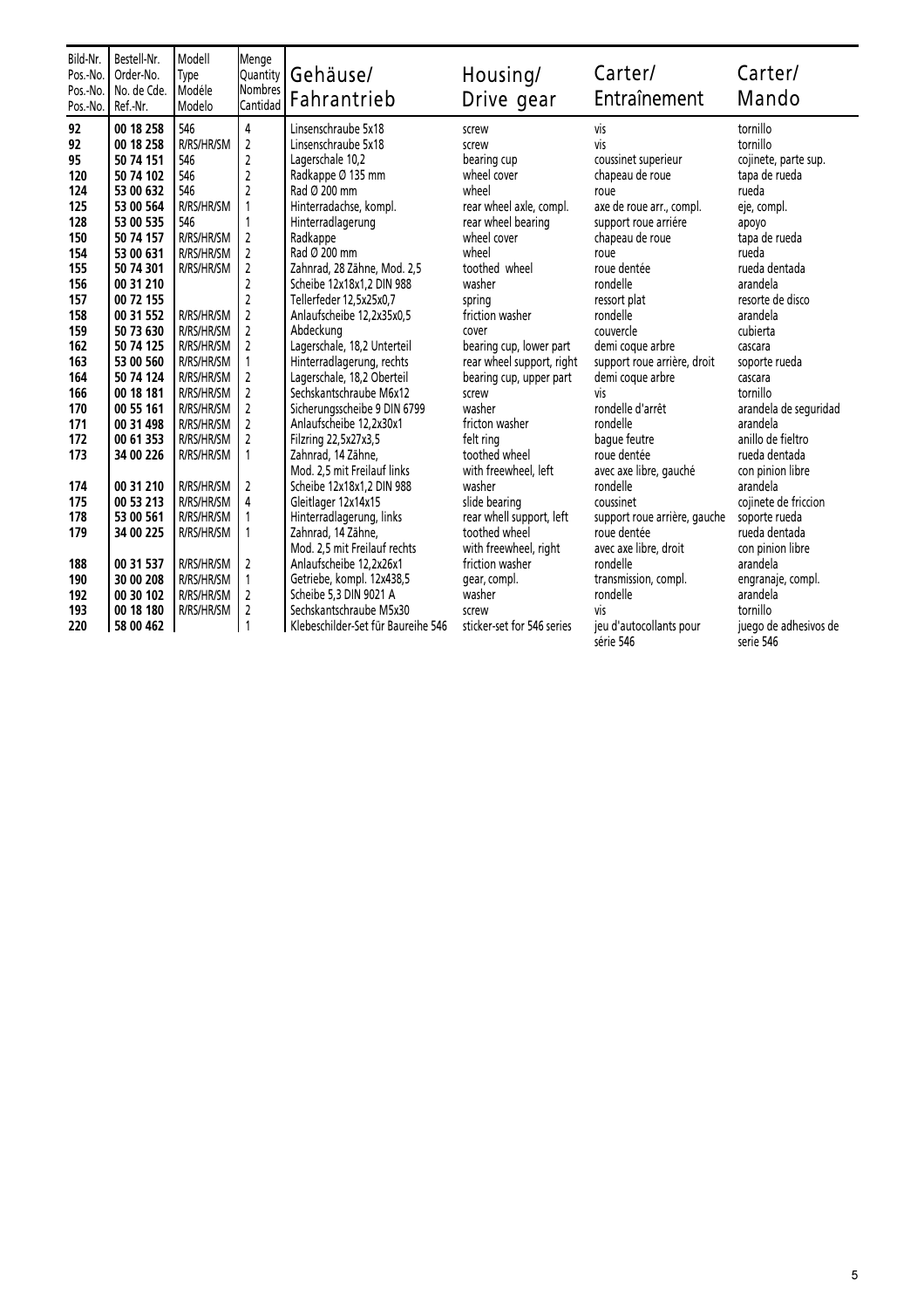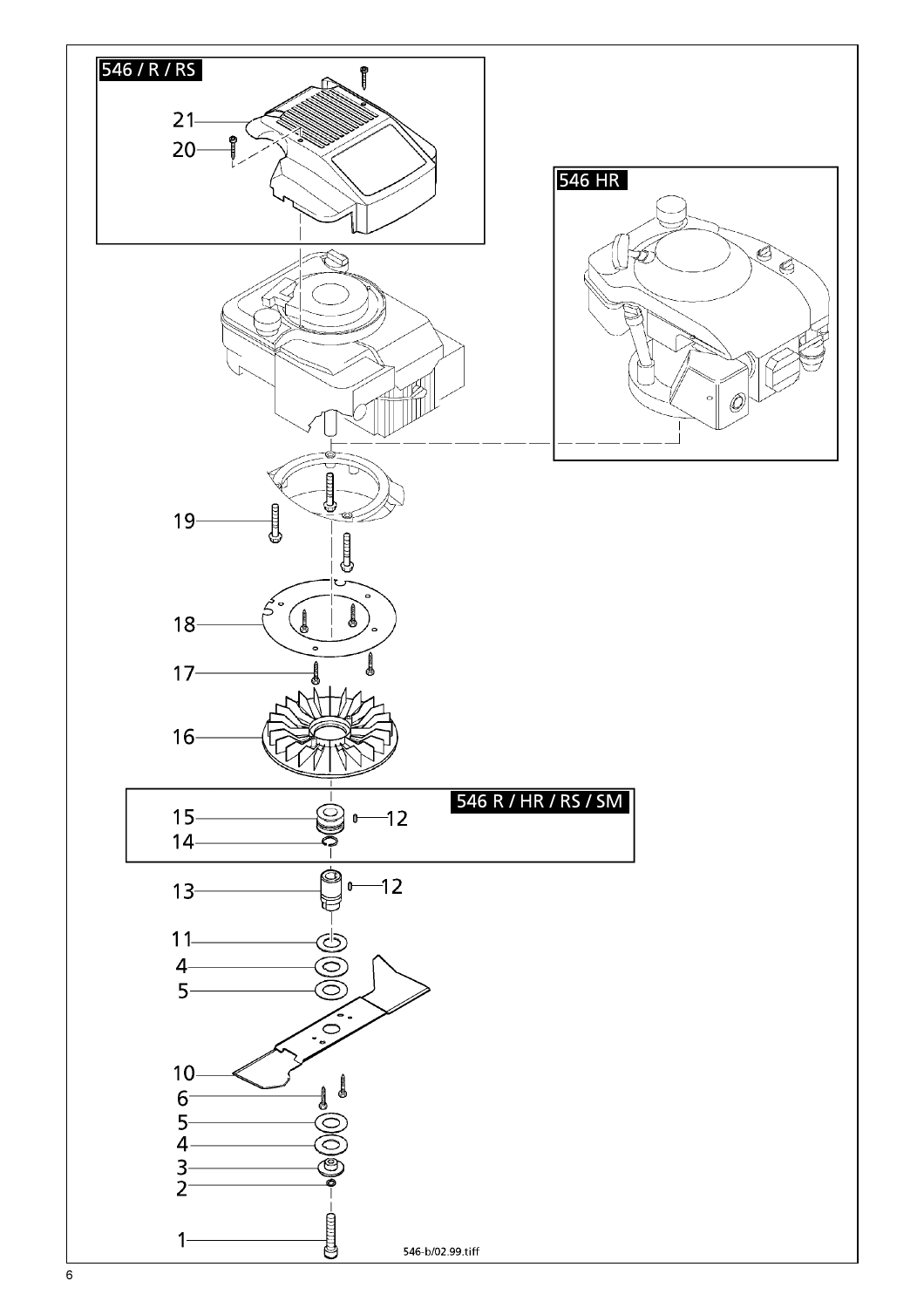| Bild-Nr.<br>Pos.-No.<br>Pos.-No.I<br>Pos.-No.                                                       | Bestell-Nr.<br>Order-No.<br>No. de Cde.<br>Ref.-Nr.                                                                                                                                                                                                 | Modell<br>Type<br>Modéle<br>Modelo                                                | Menge<br>Quantity<br><b>Nombres</b><br>Cantidad      | Messerantrieb                                                                                                                                                                                                                                                                                                                                                                                                                                                                                   | Blade drive                                                                                                                                                                                                                             | Entraînement<br>couteau                                                                                                                                                                                                                                                                 | Accionamiento<br>de cuchilla                                                                                                                                                                                                                                           |
|-----------------------------------------------------------------------------------------------------|-----------------------------------------------------------------------------------------------------------------------------------------------------------------------------------------------------------------------------------------------------|-----------------------------------------------------------------------------------|------------------------------------------------------|-------------------------------------------------------------------------------------------------------------------------------------------------------------------------------------------------------------------------------------------------------------------------------------------------------------------------------------------------------------------------------------------------------------------------------------------------------------------------------------------------|-----------------------------------------------------------------------------------------------------------------------------------------------------------------------------------------------------------------------------------------|-----------------------------------------------------------------------------------------------------------------------------------------------------------------------------------------------------------------------------------------------------------------------------------------|------------------------------------------------------------------------------------------------------------------------------------------------------------------------------------------------------------------------------------------------------------------------|
| 2<br>3<br>4<br>5<br>6<br>10<br>11<br>12<br>12<br>13<br>14<br>15<br>16<br>17<br>18<br>19<br>20<br>21 | 00 10 544<br>00 34 177<br>50 31 223<br>00 31 293<br>00 31 295<br>00 12 375<br>50 43 361<br>00 72 158<br>00 75 123<br>00 75 123<br>53 00 531<br>00 55 261<br>30 15 223<br>50 73 577<br>00 18 361<br>50 42 828<br>00 18 283<br>00 18 358<br>50 73 633 | 546 R/HR/RS/SM<br>546<br>546 R/HR/RS/SM<br>546 R/HR/RS/SM<br>546/R/RS<br>546/R/RS | 2<br>$\overline{2}$<br>$\overline{c}$<br>2<br>3<br>2 | Zylinderschraube 3/8" 24UNFx40<br>Federring 10 DIN 7980<br><b>Druckstück</b><br>Druckscheibe 32,1x61x3<br>Scheibe 32,1x60x2<br>Sechskantschraube 6,3x32 DIN 7976<br>Propellermesser 451x70x3<br>Tellerfeder 32,5x56x3<br>Scheibenfeder 4x6,5 DIN 6888<br>Scheibenfeder 4x6,5 DIN 6888<br>Rohrnabe 22,25x36x61,5<br>Sicherungsring 26x1,5<br>Keilriemenscheibe Ø 50 mm<br>Gebläserad<br>Linsenschraube 5x12<br>Abdeckblech<br>Sechskantschraube 5/16"x2"<br>Linsenschraube KT 4x35<br>Motorhaube | screw<br>spring ring<br>thrust washer<br>washer<br>washer<br>screw<br>cutting blade<br>spring<br>disc spring<br>disc spring<br>tube hub<br>ring<br>V-belt pulley<br>fan wheel<br>screw<br>cover plate<br>screw<br>screw<br>engine cover | vis<br>rondelle belville<br>pièce de pression<br>rondelle<br>rondelle<br>vis<br>lame de coupe<br>rondelle plat<br>clavette demi-lune<br>clavette demi-lune<br>moyeu<br>circlip<br>poulie à courroie<br>turbine<br>vis<br>tôle de couverture<br><b>Vis</b><br><b>Vis</b><br>capot moteur | tornillo<br>anillo<br>pieta de presion<br>arandela<br>arandela<br>tornillo<br>cuchilla de corte<br>resorte de disco<br>resorte<br>resorte<br>cubo<br>anillo<br>polea para correa<br>turbina<br>tornillo<br>chapa cubierta<br>tornillo<br>tornillo<br>cubierta de motor |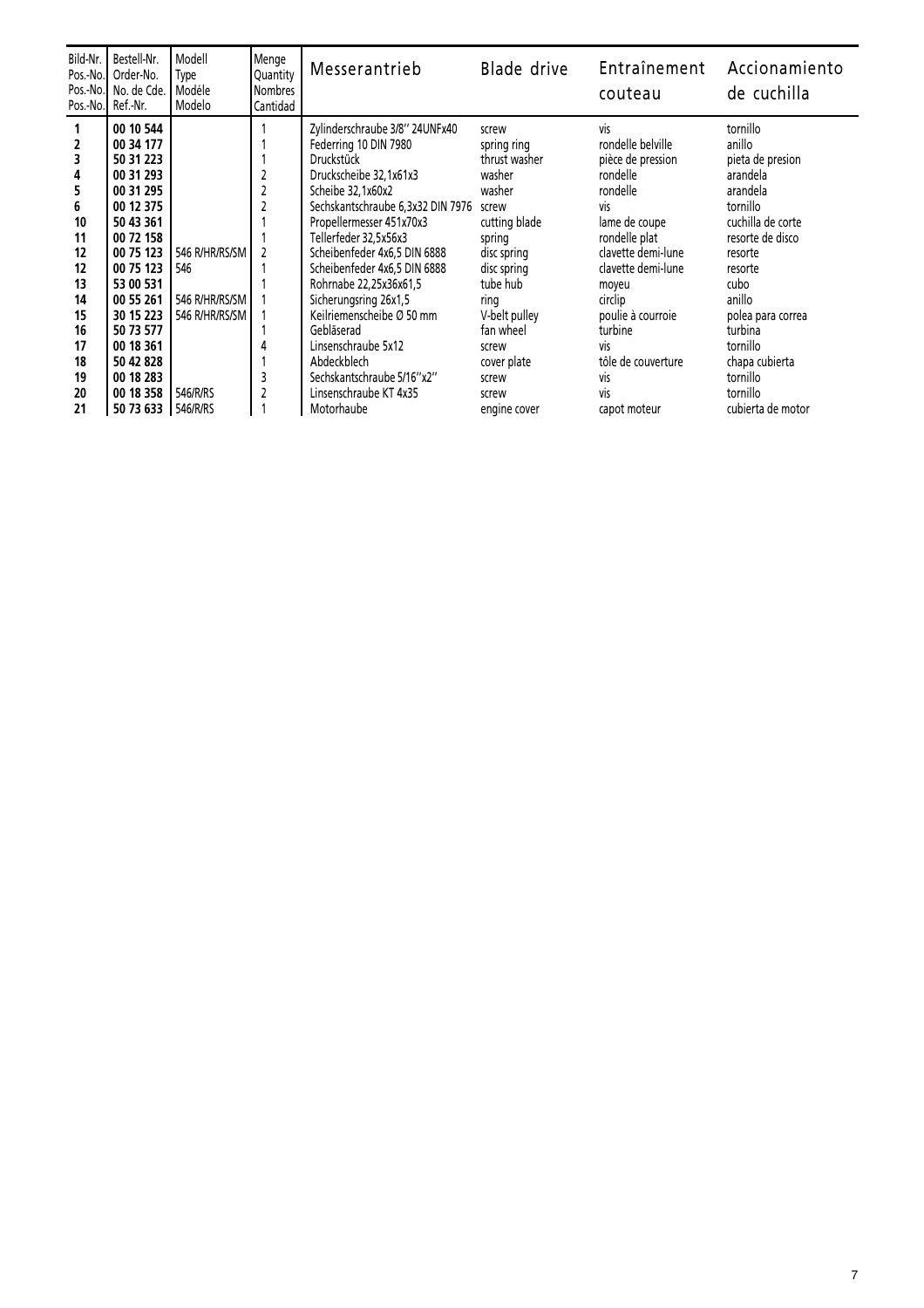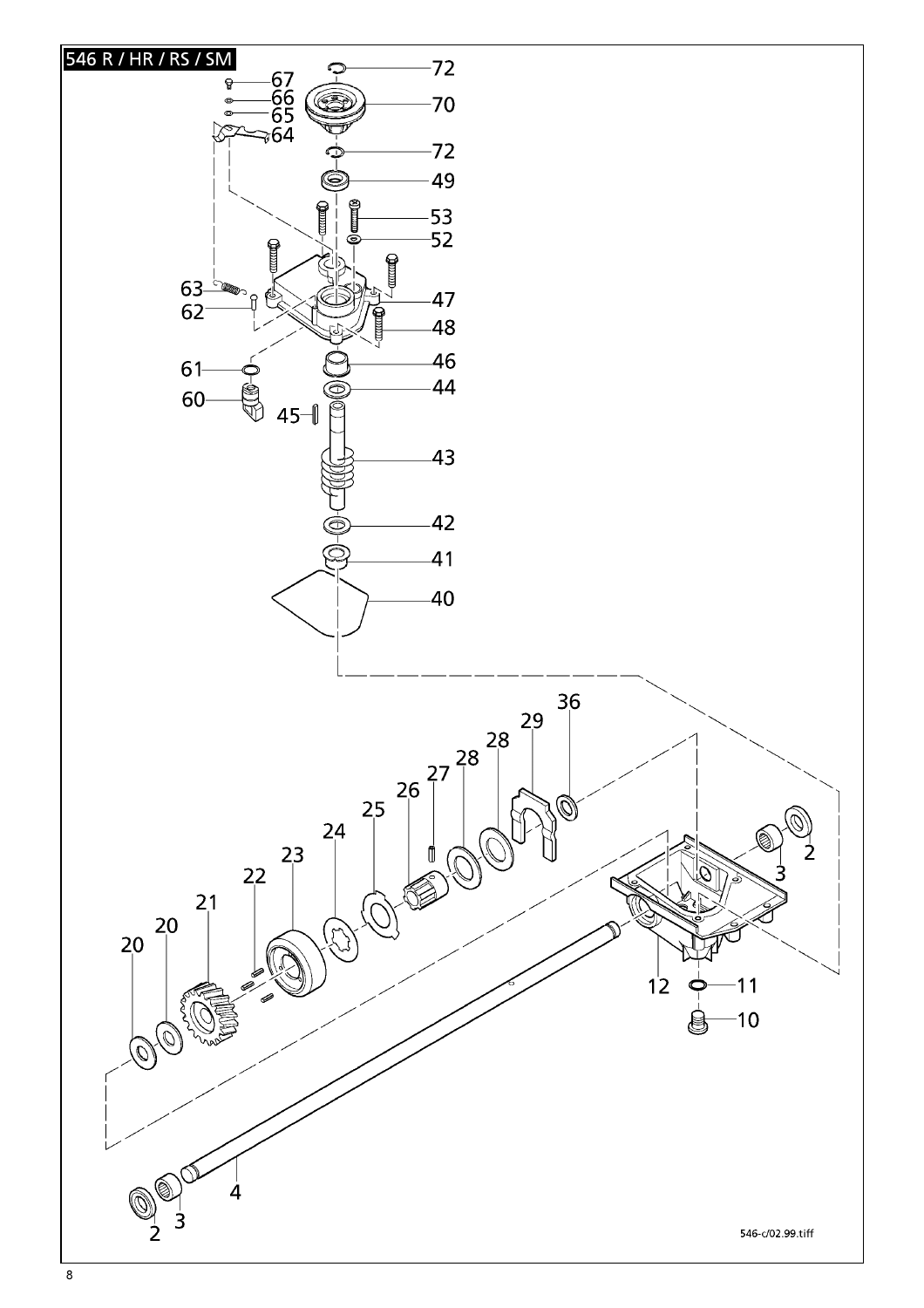| Bild-Nr.<br>Pos.-No.<br>Pos.-No.<br>Pos.-No.                                                                                              | Bestell-Nr.<br>Order-No.<br>No. de Cde.<br>Ref.-Nr.                                                                                                                                                                                                                                                                               | Modell<br>Type<br>Modèle | Menge<br>Quantity<br>Nombres<br>Modelo Cantidad                                                                                                                                                          | Getriebe                                                                                                                                                                                                                                                                                                                                                                                                                                                                                                                                                                                                                                                                                         | Transmission Transmission                                                                                                                                                                                                                                                                                                                                                |                                                                                                                                                                                                                                                                                                                                                                                       | Transmission                                                                                                                                                                                                                                                                                                                                                |
|-------------------------------------------------------------------------------------------------------------------------------------------|-----------------------------------------------------------------------------------------------------------------------------------------------------------------------------------------------------------------------------------------------------------------------------------------------------------------------------------|--------------------------|----------------------------------------------------------------------------------------------------------------------------------------------------------------------------------------------------------|--------------------------------------------------------------------------------------------------------------------------------------------------------------------------------------------------------------------------------------------------------------------------------------------------------------------------------------------------------------------------------------------------------------------------------------------------------------------------------------------------------------------------------------------------------------------------------------------------------------------------------------------------------------------------------------------------|--------------------------------------------------------------------------------------------------------------------------------------------------------------------------------------------------------------------------------------------------------------------------------------------------------------------------------------------------------------------------|---------------------------------------------------------------------------------------------------------------------------------------------------------------------------------------------------------------------------------------------------------------------------------------------------------------------------------------------------------------------------------------|-------------------------------------------------------------------------------------------------------------------------------------------------------------------------------------------------------------------------------------------------------------------------------------------------------------------------------------------------------------|
| ä,<br>2<br>3<br>4<br>10<br>11<br>12<br>20<br>21<br>22<br>23<br>24<br>25<br>26<br>27<br>28<br>29<br>36<br>40<br>41<br>42<br>43<br>44<br>45 | 30 00 208<br>00 54 259<br>00 52 149<br>30 31 985<br>00 18 387<br>00 61 210<br>30 12 825<br>00 83 167<br>00 31 548<br>30 38 421<br>00 42 122<br>30 16 367<br>50 42 775<br>50 42 774<br>30 16 357<br>00 42 300<br>00 31 596<br>30 42 776<br>00 31 272<br>00 62 281<br>00 53 211<br>00 31 272<br>30 31 297<br>00 31 272<br>00 75 123 |                          | $\mathbf{1}$<br>$\overline{2}$<br>$\overline{2}$<br>1<br>1<br>1<br>$\overline{a}$<br>$\overline{2}$<br>1<br>3<br>1<br>8<br>$\overline{7}$<br>1<br>1<br>$\overline{2}$<br>1<br>1<br>1<br>1<br>1<br>1<br>1 | Getriebe, vollständig<br>Wellendichtring 12x22x4<br>Nadelhülse 12x16x10<br>Abtriebswelle 12X438,5<br>Verschlußschraube M10x1<br>Dichtring 10x13,5x1 DIN 7603 A<br>Getriebegehäuse Unterteil<br>Getriebe-Öl (MOBIL GEAR 629 VG 150)<br>Anlaufscheibe 12.2x26x2<br>Schneckenrad, 18 Zähne<br>Spannhülse 3x8 DIN 1481<br>Kupplungsglocke Ø 37 mm<br>Kupplungslamelle N6/16x35x0,8<br>Kupplungslamelle 22x36/42x0,8<br>Kupplungsnabe 12x19,7x28,8<br>Spannstift 4x20 DIN 7344<br>Scheibe 20,3x35x2<br>Schaltgabel<br>Anlaufscheibe 12,05x20x1,5<br>O-Ring 72x1,5<br>Buchse 12x14x20x12<br>Anlaufscheibe 12,05x20x1,5<br>Schneckenwelle<br>Anlaufscheibe 12,05x20x1,5<br>Scheibenfeder 4x6,5 DIN 6888 | gear, compl.<br>oil seal<br>needle bush<br>drive shaft<br>locking screw<br>aasket<br>gearbox housing, lower part carter transmission intérieur<br>oil<br>washer<br>worm gear<br>sleeve<br>clutch drum<br>clutch disc<br>clutch disc<br>clutch hub<br>sleeve<br>washer<br>gear shift fork<br>washer<br>o-ring<br>bushing<br>washer<br>worm shaft<br>washer<br>disc spring | engenage, compl.<br>joint spy<br>roulement à aiguilles<br>arbre transmission<br>νiς<br>joint bague<br>huile<br>rondelle<br>roue à vis<br>douille<br>cloche d'embrayage<br>lame d'embrayage<br>lame d'embrayage<br>moyeu d'embrayage<br>douille<br>rondelle<br>fourchette commande<br>rondelle<br>joint torique<br>douille<br>rondelle<br>roue à vis<br>rondelle<br>clavette demi-lune | engranaje, compl.<br>reten<br>cojinete<br>arbol<br>tornillo<br>anillo<br>carter de engranaje inferior<br>aceite<br>arandela<br>rueda<br>casquillo<br>campana de embrague<br>disco de embraque<br>disco de embraque<br>cubo de embrague<br>casquillo<br>arandela<br>horquilla<br>arandela<br>anillo<br>casquillo<br>arandela<br>arbol<br>arandela<br>chaveta |
| 46<br>47<br>48<br>49<br>52<br>53<br>60<br>61<br>62<br>63<br>64<br>65<br>66<br>67<br>70<br>72                                              | 00 53 211<br>30 12 882<br>00 18 206<br>00 54 259<br>00 61 255<br>00 18 410<br>30 16 417<br>00 62 279<br>00 42 301<br>00 71 218<br>30 43 905<br>00 72 140<br>00 72 140<br>00 12 223<br>50 74 560<br>00 55 204                                                                                                                      |                          | 1<br>1<br>4<br>1<br>1<br>1<br>1<br>1<br>1<br>1<br>1<br>1<br>1<br>1<br>$\overline{2}$                                                                                                                     | Buchse 12x14x20x12<br>Getriebegehäuse Oberteil<br>Sechskantschraube M5x25<br>Wellendichtring 12x22x4<br>Dichtring 5x9x1 DIN 7603<br>Linsenschraube M5x40<br>Schaltnocken<br>O-Ring 10x1,2<br>Kerbnagel 3x12 DIN 1476<br>Zugfeder 1x7x28<br>Schalthebel<br>Tellerfeder 5,2x12x0,5 DIN 2093 A<br>Tellerfeder 5,2x12x0,5 DIN 2093 A<br>Sechskantschraube M5x10 DIN 933<br>Keilriemenscheibe<br>Sicherungsscheibe 10 DIN 6799                                                                                                                                                                                                                                                                        | bushing<br>screw<br>oil seal<br>sealing ring<br>screw<br>cam<br>o-ring<br>grooved dowel pin<br>tension spring<br>gear shift lever<br>disc spring<br>disc spring<br>screw<br>v-belt pulley<br>washer                                                                                                                                                                      | douille<br>gearbox housing, upper part carter transmission supérieur carter de engranaje superior<br>vis<br>joint spy<br>joint d'étanchéité<br>vis<br>came<br>joint torique<br>clou cannelé<br>ressort de traction<br>levier de commande<br>rondelle plat<br>rondelle plat<br>vis<br>poulie à courroie<br>roudelle d'arrêt                                                            | casquillo<br>tornillo<br>reten<br>anillo de junta<br>tornillo<br>leva<br>anillo<br>clavo entallado<br>resorte de tension<br>palanca<br>arandela de disco<br>arandela de disco<br>tornillo<br>polea para correa<br>arandela de seguridad                                                                                                                     |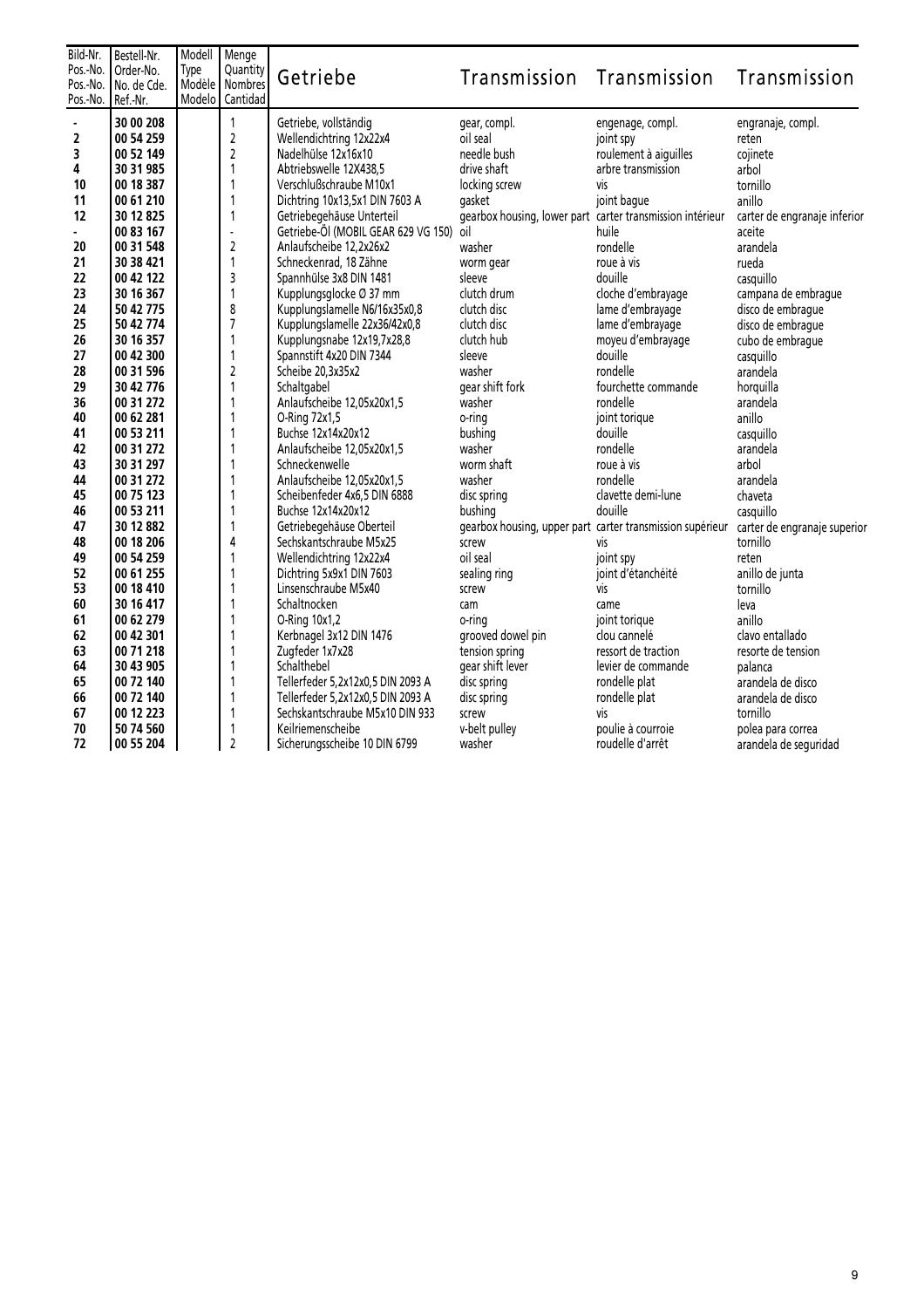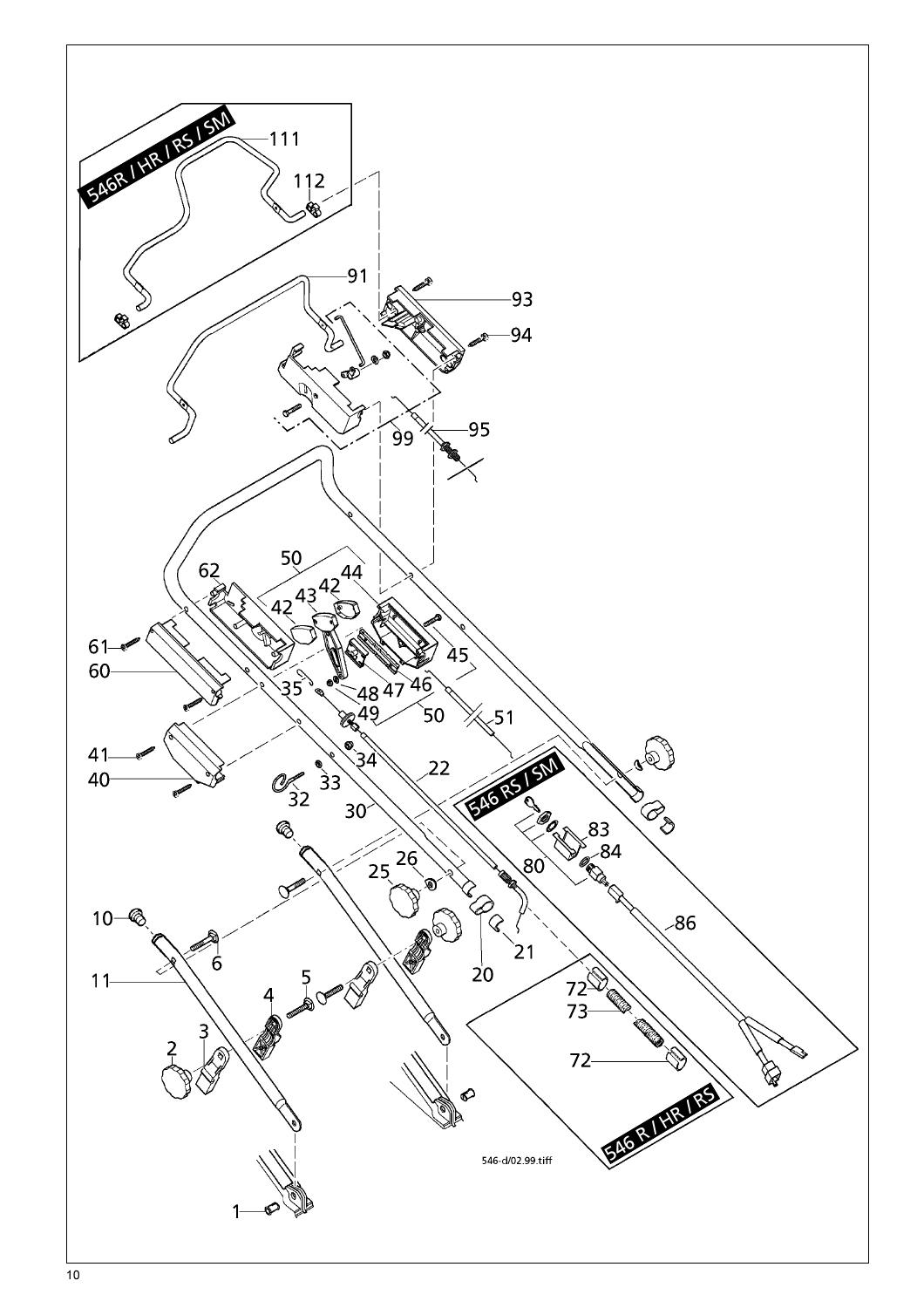| Bild-Nr.          | Bestell-Nr.            | Modell                     | Menge            |                                            |                              |                                                       |                              |
|-------------------|------------------------|----------------------------|------------------|--------------------------------------------|------------------------------|-------------------------------------------------------|------------------------------|
| Pos.-No.          | Order-No.              | Type                       | Quantity         |                                            |                              |                                                       |                              |
|                   | Pos.-No.   No. de Cde. | Modèle                     | <b>Nombres</b>   | Bedienteile                                |                              | Operating parts Eléments de fonction Partes de manejo |                              |
| Pos.-No. Ref.-Nr. |                        | Modelo                     | Cantidad         |                                            |                              |                                                       |                              |
|                   |                        |                            |                  |                                            |                              |                                                       |                              |
| $\mathbf{1}$      | 50 74 976              |                            | $\overline{2}$   | Lagerbolzen 12x23,5                        | bolt                         | goujon                                                | perno                        |
| 2                 | 00 94 293              |                            | $\mathbf 2$      | Sterngriff M8 Ø 62 mm                      | handle                       | poignée                                               | mango                        |
| 3                 | 50 74 861              |                            | $\mathbf 2$      | Klemmstück, links                          | clip, left                   | collier, gauche                                       | grapa                        |
| 4                 | 50 74 860              |                            | $\mathbf 2$      | Klemmstück, rechts                         | clip, right                  | collier, droit                                        | grapa                        |
| 5                 | 00 17 113              |                            | $\mathbf 2$      | Flachrundschraube M8x30 DIN 603 flat screw |                              | vis                                                   | tornillo                     |
| 6                 | 00 17 110              |                            | $\mathbf 2$      | Flachrundschraube M8x45 DIN 603 screw      |                              | vis                                                   | tornillo                     |
| 10                | 50 74 376              |                            | $\mathbf 2$      | Stopfen 18-20/22                           | plastic plug                 | bouchon en plastique                                  | tapon plastico               |
| 11                | 53 00 664              |                            | $\mathbf 2$      | Holmunterteil                              | handle bar, lower            | quidon inferieur                                      | estribo                      |
| 20                | 50 74 100              | 546                        | $\overline{2}$   | Bowdenzughalter 22                         | bowden cable support         | collier de serrage                                    | soporte cable bowden         |
| 20                | 50 74 100              | R/RS/HR/SM                 | 1                | Bowdenzughalter 22                         | bowden cable support         | collier de serrage                                    | soporte cable bowden         |
| 21                | 50 74 246              |                            | 2                | Schutzkappe                                | protection cap               | capuchon de protection                                | caperuza proteccion          |
| 22                | 38 00 316              |                            | $\mathbf{1}$     | Bowdenzug, Fahrantrieb                     | bowden cable                 | câble bowden                                          | cable bowden                 |
| 25                | 00 94 293              |                            | $\mathbf 2$      | Sterngriff M8 Ø 62 mm                      | handle                       | poignée                                               | mango                        |
| 26                | 00 30 164              |                            | $\overline{2}$   | Scheibe 8,4x25x2                           | washer                       | rondelle                                              | arandela                     |
| 30                |                        |                            | 1                |                                            |                              |                                                       |                              |
|                   | 50 35 997              |                            |                  | Holmoberteil                               | handle, upper part           | guidon partie supérieure                              | estribo superior             |
| 32                | 50 31 980              |                            | 1                | Halteöse M6x59                             | eye                          | vis, guidage câble                                    | ojete                        |
| 33                | 00 20 116              |                            | 1                | Sechskantmutter M6 DIN 439 B               | nut                          | écrou                                                 | tuerca                       |
| 34                | 00 24 110              |                            | 1                | Hutmutter M6 DIN 986                       | cap nut                      | écrou à calotte                                       | tuerca                       |
| 35                | 50 36 425              | R/HR/RS/SM                 | $\mathbf{1}$     | Zugstange 2,5x36                           | tie rod                      | barre de traction                                     | tirante                      |
| 40                | 50 74 472              |                            | $\mathbf{1}$     | Gehäuse, links                             | housing, left                | boîtier gauche                                        | carter                       |
| 41                | 00 10 584              |                            | $\boldsymbol{2}$ | Linsenschraube 3,5x32 DIN 7981 B screw     |                              | vis                                                   | tornillo                     |
| 42                | 50 74 524              |                            | $\overline{2}$   | Deckel                                     | cover                        | bouchon                                               | tapa                         |
| 43                | 50 74 523              |                            | 1                | Hebel                                      | lever                        | levier                                                | palanca                      |
| 44                | 50 74 473              |                            | 1                | Gehäuse, rechts                            | housing, right               | boîtier, droit                                        | carter                       |
| 45                | 00 12 171              |                            |                  | Sechskantschraube M6x30 DIN 931 screw      |                              | vis                                                   | tornillo                     |
| 46                | 50 74 474              |                            | 1                | Kulisse                                    | template                     | coulisse                                              | colisa                       |
| 47                | 50 74 522              |                            | 1                | Schieber                                   | slide                        | coulisseau                                            | valvula                      |
| 48                | 00 30 100              |                            |                  | Scheibe 6,4 DIN 125 B                      | washer                       | rondelle                                              | arandela                     |
| 49                | 00 20 122              |                            | 1                | Sechskantmutter M6 DIN 27040               | lock nut                     | écrou                                                 | tuerca de seguridad          |
| 50                | 58 00 266              |                            | 1                | Gashebelhälfte, B & S (enth.:              | throttle lever part (incl.:  | partie levier de gaz (incl.:                          | palanca de gas (incl.:       |
| (42)              | 50 74 524              |                            | $\mathbf 2$      | Deckel                                     | cover                        | bouchon                                               | tapa                         |
| (43)              | 50 74 523              |                            | 1                | Hebel                                      | lever                        | levier                                                | palanca                      |
| (44)              | 50 74 473              |                            | 1                | Gehäuse, rechts                            | housing, right               | boîtier, droit                                        | carter                       |
| (45)              | 00 12 171              |                            |                  | Sechskantschraube M6x30 DIN 931 screw      |                              | vis                                                   | tornillo                     |
| (46)              | 50 74 474              |                            | 1                | Kulisse                                    | template                     | coulisse                                              | colisa                       |
|                   |                        |                            |                  |                                            |                              |                                                       |                              |
| (47)              | 50 74 522              |                            |                  | Schieber                                   | slide                        | coulisseau                                            | valvula                      |
| (48)              | 00 30 100              |                            |                  | Scheibe 6,4 DIN 125 B                      | washer                       | rondelle                                              | arandela                     |
| (49)              | 00 20 122              |                            | 1                | Sechskantmutter M6 DIN 27040)              | lock nut)                    | écrou)                                                | tuerca de seguridad)         |
| 51                | 38 00 297              | 546/R/RS/SM                | 1                | Bowdenzug Gas 1,4x1055                     | bowden cable gas             | câble de gaz                                          | cable bowden para gas        |
| 51                | 38 00 289              | HR                         | 1                | Bowdenzug Gas 1,4x1103                     | bowden calbe gas             | câble de gaz                                          | cable bowden para gas        |
| 60                | 50 74 201              |                            | 1                | Schaltgehäuse außen, rechts                | switch cover                 | carter interrupteur ext.                              | carter                       |
| 61                | 00 10 584              |                            | $\mathbf 2$      | Linsenschraube 3,5x32 DIN 7981 B screw     |                              | vis                                                   | tornillo                     |
| 62                | 50 74 200              |                            | 1                | Schaltgehäuse innen, rechts                | switch housing, right        | boîtier commande, droit                               | carter                       |
| 72                | 50 74 204              | R/HR/RS                    | $\mathbf 2$      | Endhülse 15,4x18,5x20                      | sleeve                       | douille                                               | casquillo                    |
| 73                | 00 64 427              | R/HR/RS                    | $\mathbf 2$      | Wellschlauch, Ø 12 mm                      | hose                         | gaine                                                 | tubo                         |
| 80                | 79 00 296              | RS/SM                      | 1                | Zündschloss + Schlüssel                    | ignition lock + key          | antivol + clef                                        | contacto                     |
| 83                | 50 74 529              | RS/SM                      | 1                | Zündschloßhalter                           | holder, ignition lock        | support contacteur                                    | soporte                      |
| 84                | 00 31 518              | RS/SM                      | 1                | Paßscheibe 16x22x1 DIN 988                 | washer                       | rondelle                                              | arandela                     |
| 86                | 79 00 304              | RS/SM                      | 1                | Kabelbaum                                  | cable unit                   | faisceau câbles                                       | pieza cable                  |
| 91                | 58 00 447              |                            | 1                | Schaltbügel, Motorbremse                   | switch loop, engine brake    | étrier de commande, frein moteur palanca de mando     |                              |
| 93                | 50 74 203              |                            | 1                | Schaltgehäuse außen, links                 | switch housing, left         | boîtier commande, gauche                              | carter                       |
| 94                | 00 10 584              |                            | $\overline{2}$   | Linsenschraube 3,5x32 DIN 7981 B screw     |                              | vis                                                   | tornillo                     |
| 95                | 38 00 315              | 546/R/RS/SM                | $\mathbf{1}$     | Bowdenzug, Motorbremse                     | bowden cable                 | câble bowden                                          | cable bowden                 |
| 95                | 38 00 345              | <b>HR</b>                  | 1                | Bowdenzug, Motorbremse                     | bowden cable                 | câbel bowden                                          | cable bowden                 |
| 99                | 58 00 279              |                            | 1                | Schaltgehäuse innen, links (enth.:         | switch housing, left (incl.: | boîtier commande (incl.:                              | carter (incl.:               |
|                   | 50 74 202              |                            |                  | Schaltgehäuse innen, links                 | switch housing, left         | boîtier commande, gauche                              | carter                       |
|                   | 50 74 985              |                            |                  | Schalthebel                                | switch lever                 | levier de commande                                    | palanca de mando             |
|                   | 00 12 382              |                            |                  | Sechskantschraube M5x45 DIN 933 screw      |                              | vis                                                   | tornillo                     |
|                   | 00 30 102              |                            |                  | Scheibe 5,3 DIN 9021 A                     | washer                       | rondelle                                              | arandela                     |
|                   | 00 20 131              |                            |                  | Sechskantmutter M5 DIN 27040               | nut                          |                                                       |                              |
| ٠                 | 50 36 424              |                            |                  | Verbindungsstange)                         | connecting rod)              | écrou<br>tige de connection)                          | tuerca<br>barra de conexion) |
| 111               | 58 00 448              | R/HR/RS/SM                 | 1                | Schaltbügel, Fahrantrieb                   |                              | étrier de commande                                    | estribo                      |
|                   |                        |                            |                  |                                            | switch loop                  |                                                       |                              |
| 112               |                        | 50 74 906   R/HR/RS/SM   2 |                  | Halter                                     | clip                         | support                                               | soporte                      |